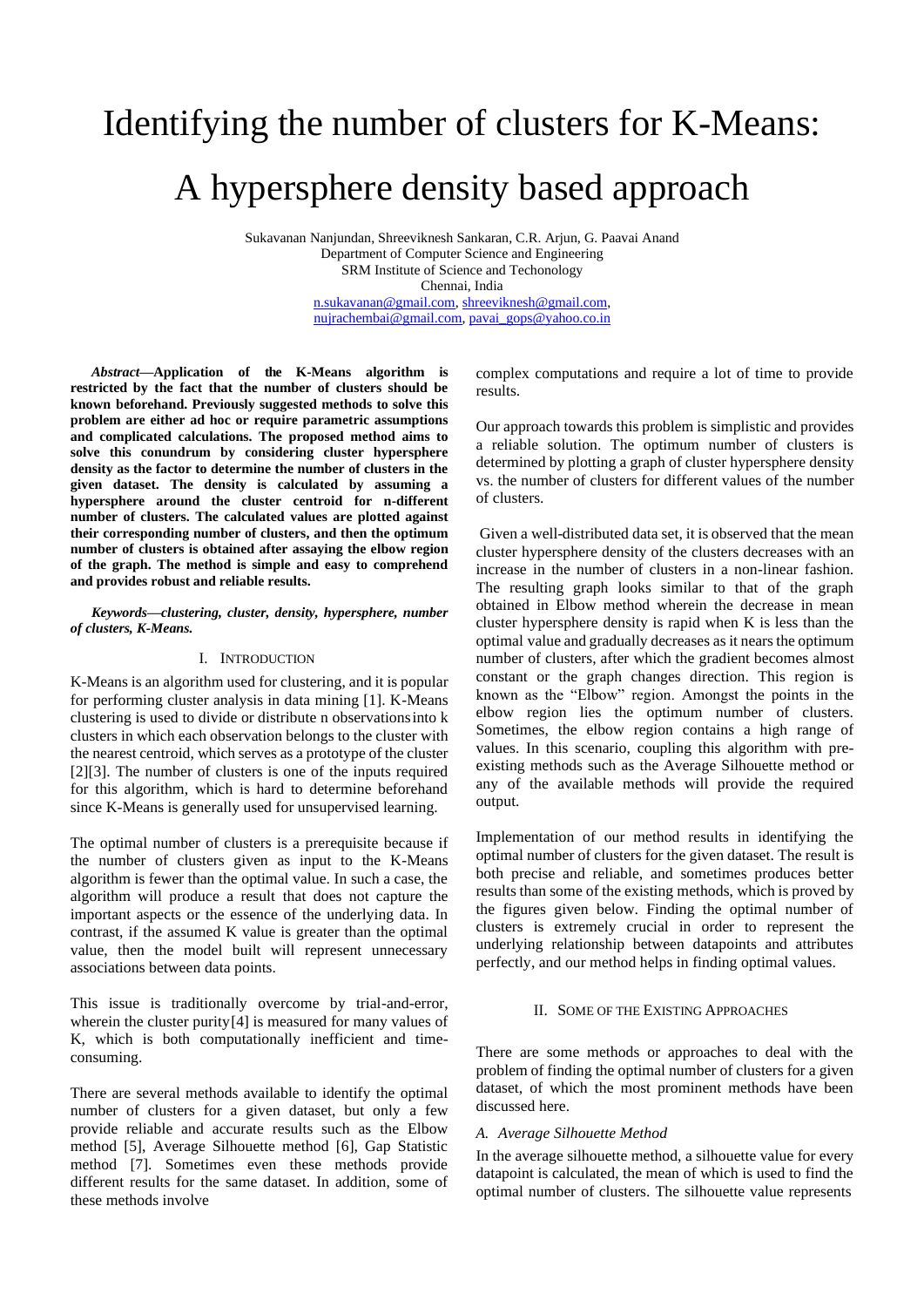how similar a datapoint is to its own cluster when compared to all the other clusters or cluster centroids. The value ranges from  $-1$  to  $+1$ . A higher silhouette value implies that the datapoint is matched well to its own centroid/cluster and is not so well matched with other clusters. If the mean of the silhouette value measured for all the datapoints is considerably high, then it can be said that the number of clusters is at its optimal value, or in other words, the clustering structure is appropriate. On the other hand, if the mean silhouette value turns out to be very less or negative, then it means that the cluster structure is not proper, and it may be having either more or lesser number of clusters than the optimal value. To find the silhouette value, any distance metric, like Minkowski distance or Euclidean distance, can be used.

$$
s(i) = \frac{b(i) - a(i)}{\max\{a(i), b(i)\}}
$$

## *B. Elbow Method*

In the elbow method, the variance (within-cluster sum of squared errors) is plotted against the number of clusters. The first few clusters will introduce a lot of variance and information, but at some point, the information gain will become low, thus imparting an angular structure to the graph. The optimal number of clusters is found out from this point; therefore, this is known as the "elbow criterion." But this point cannot always be determined without any sense of ambiguity.

## *C. Gap Statistics*

The gap value (gap statistic) is the difference between the within-cluster dispersion for different values of k and their expected values. The value of k that maximizes the gap statistic (i.e., the value that yields the minimum intra-cluster variation under an appropriate null distribution) is the estimated optimal number of clusters.

$$
Gap(k) = \frac{1}{B} \sum_{b=1}^{B} log(W_{kb}^*) - log(W_k)
$$

## *Figure 1 – Gap Statistics Formula*

where B is the number of reference datasets with random uniform distribution, k is the number of clusters,  $W_k$  is the total intra-cluster variation for the observed datasets, and Wkb is the total intra-cluster variation for the reference datasets.

## III. ALGORITHM

# *A. K-Means Algorithm*

The Κ-means clustering algorithm, as mentioned earlier, is used to distribute n datapoints over k different clusters. The number of clusters or 'k' value and the dataset is given as input to the algorithm. The dataset is a collection of values for a particular set of attributes for each data point. The algorithm starts by selecting some points to represent the 'k' centroids, which can either be randomly generated or even manually selected from the dataset. The algorithm then iterates between two steps.

• Assign a datapoint to the nearest centroid.

Recalculate the mean centroid after assigning datapoint. The distance measure used in our approach is Euclidean, whereas other distance measures like Hamming distance, Chebyshev distance, etc., can also be used.

Randomly initialize K cluster centroids: Repeat {

for  $i = 1$  to m  $c^{(i)}$  := index (from 1 to K) of cluster centroid closest to  $x^{(i)}$ for  $k = 1$  to  $K$  $u_k$ : = average (mean) of points assigned to cluster k

note: m is number of samples

ł

*Figure 2 – K-Means Algorithm*

- *B. Cluster Hypersphere Density-Based Algorithm*
	- Run K-Means algorithm on the data set 'n' times, where the number of clusters varies from 1 to n (n is a randomly chosen number, which is chosen intuitively).
	- For each value of K, note the metrics produced by the silhouette score method and elbow method.
	- Calculate individual cluster densities by considering the clusters to be hyperspheres.

$$
\circ \quad Volume = \frac{\pi^{\frac{n}{2}}}{\Gamma(\frac{n}{2}+1)}R^n
$$

- o where Γ is Leonhard Euler's gamma function,  $\Gamma(n) = (n-1)!$ , n is the number of dimensions, and R is the radius of the hypersphere.
- o Radius for the cluster is calculated as the distance between the cluster centroid and the farthest point from it, which belongs to that particular cluster.

$$
\circ \quad Density = \quad \frac{Volume \space of \space the \space cluster}{Number \space of \space points \space in \space the \space cluster}
$$

- Plot the mean density of clusters against the corresponding number of clusters.
- From the resulting graph, the optimum number of cluster values can be discerned from the elbow region.

#### IV. RESULTS

All the algorithms are implemented in python 3.7.0, and the experiments were carried out on an i5 8<sup>th</sup> gen 1.8 GHz machine with 8 GB RAM and WINDOWS-10 platform.

# *A. Iris Dataset*

The Iris dataset contains information pertaining to 3 different types of irises (Setosa, Versicolor, and Virginica) such as petal length, sepal length, petal width, and sepal width stored in a matrix. The columns represent the 4 attributes mentioned above, and the rows represent the values of those 4 attributes for 150 datapoints.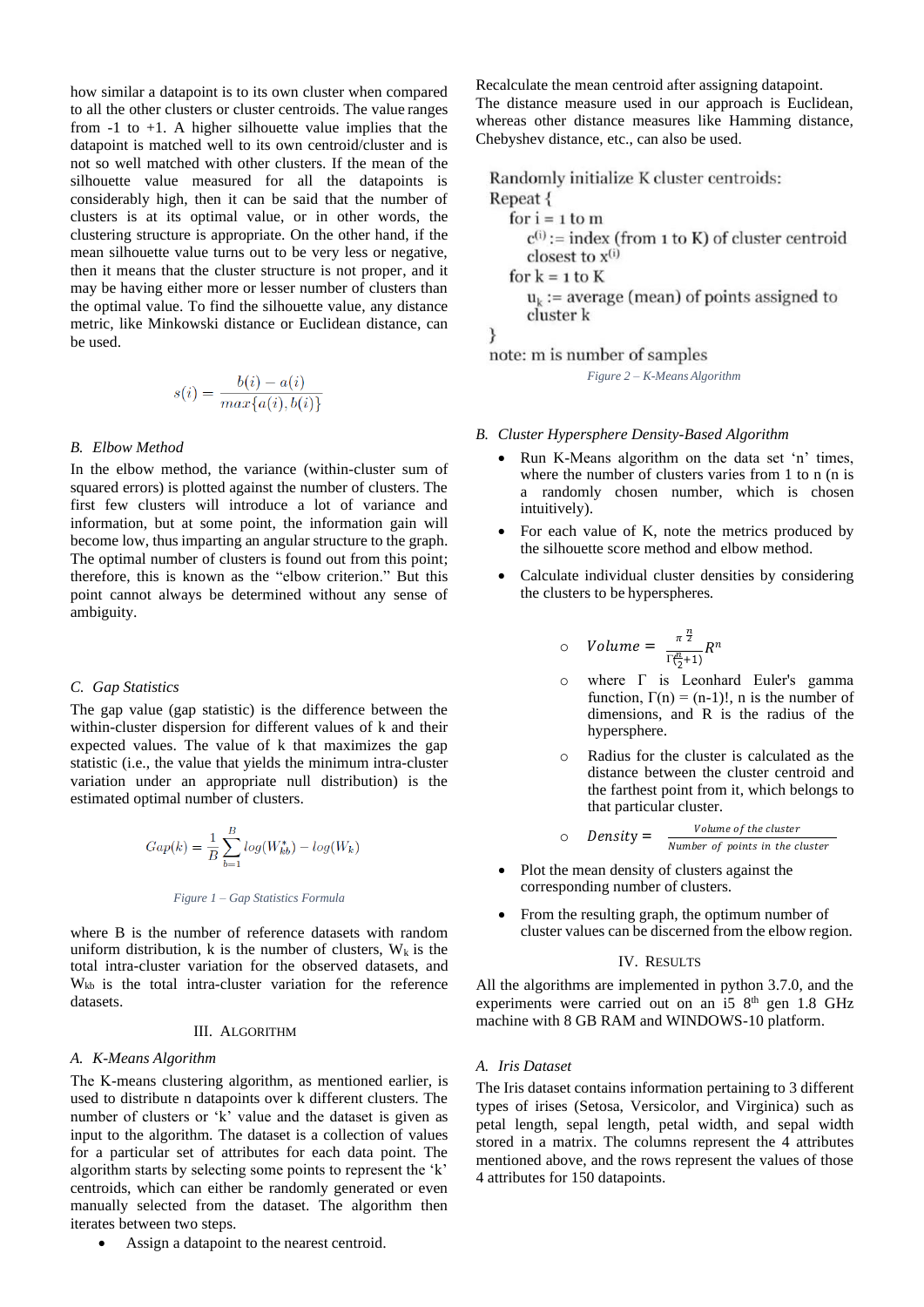

*Figure 3 – Hypersphere density graph for Iris Dataset*

Clearly (from Fig. 3,) the elbow region resides in the range of 3 – 5 (number of clusters.) Since the cluster hypersphere density does not decrease significantly beyond 3, we can conclude that 3 is the optimal number of clusters.

## *B. Synthetic Dataset – I*

This is a synthesized 2-d dataset with 3000 data points, which are equally distributed over 20 cluster centroids.



*Figure 4 – Hypersphere density graph for Synthetic 2-d Dataset*

This is a peculiar case in which the elbow extends for a long-range (between 3 and 20). But, 20 can be chosen as the optimal value as it is apparent that the cluster hypersphere density reaches a global minimum value, and there is an apparent change in the direction of the graph.

#### *C. Breast Cancer Dataset*

This is a normalized version of the breast cancer dataset consists of 2 classes of cancer, namely, malignant and benign cancer. There are a total of 569 datapoints where each datapoint is defined by 30 attributes.



*Figure 5 - Hypersphere density graph for Breast Cancer Dataset*

There is a conspicuous change in cluster hyperspheredensity value from  $K=1$  to  $K=2$ , after which the change in cluster hypersphere density becomes negligible. This implies that 2 is the optimal number of clusters.

## *D. Cars Dataset*

This dataset consists of information about 3 brands/make of cars, namely the US, Japan, Europe. There are 261 datapoints, each of which is defined by 8 attributes.



The elbow region for this dataset exists between  $K=2$  and K=4, as highlighted in the graph. But the change in cluster hypersphere density from  $K=2$  to  $K=3$  and from  $K=3$  to  $K=4$ is nearly the same. Therefore it is hard to pinpoint a value as the optimal number of clusters. Thus, in this case, any other method to determine the number of clusters (such as average silhouette and elbow methods) can be combined with our method to find out the optimal number of clusters.

#### *E. Synthetic Dataset – II*

This is a synthesized 6-d (6 attributes) dataset wherein 5000 datapoints have been distributed equally over 10 cluster centroids.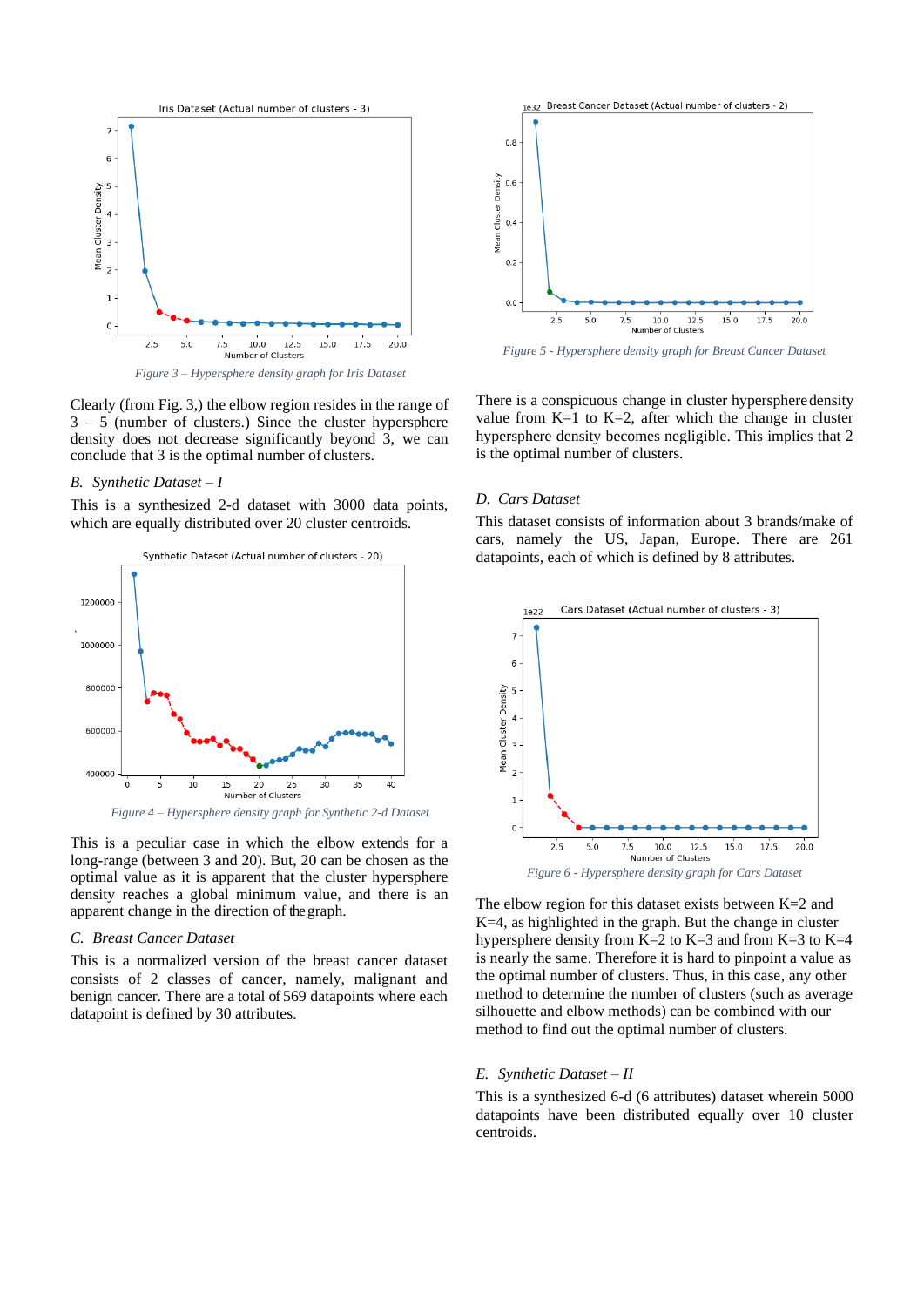## V. COMPARISONS



*Figure 7 - Hypersphere density graph for Synthetic 4-d Dataset*

The elbow region in this graph exists between  $K=6$  and  $K=10$ , beyond which the change in cluster hypersphere density can be considered as negligible. In addition to that, the mean cluster hypersphere density is minimum for  $K=10$ , which is the optimal number of clusters. The graph has been zoomed in to represent the elbow region clearly.

## *F. IPL Dataset*

In this dataset, there are 87 datapoints which represent the normalized version of batting and bowling averages of IPL players.



This is another peculiar case where there is no elbow region as such, but there exists an elbow point  $(K=3)$ , as highlighted in the graph), which corresponds to the optimal number of clusters. The mean cluster hypersphere density drop is very high between points  $K=1$  to  $K=3$ , beyond which the drop in mean cluster hypersphere density is very less when compared to the drops before the point K=3. Even though the number of datapoints is very less, our method is able to determine the optimal number of clusters correctly.



From figure 9, it is clear that the high value of silhouette score at K=2 indicates that the optimum number of clusters should 2, whereas, in reality, that is not the case. While the silhouette score fails to identify the optimal number of clusters, our method accurately predicts the optimal value, as shown in figure 3.



While the silhouette method is not effective in identifying the number of clusters for the iris dataset, the elbow method is better in comparison. The drop in squared error is high from K=2 to K=3, whereas after that, the drop tends to be smaller. Thus it can be inferred that the optimal number of clusters is 3.

## *B. Synthetic Dataset - I*

In figure 11, the silhouette score is maximum at  $K=20$ , thus implying that 20 is the optimal number of clusters. This implication is in line with the real value of the number of clusters, which is 20.

From the output of the elbow method (figure 12), it is apparent that the elbow region extends over a long range of values, just like it did for our method (figure 4). But the result in our method showed that the mean cluster hypersphere density was minimum at K=20, which is the optimal value. There is no such point in the elbow method and even after zooming in,